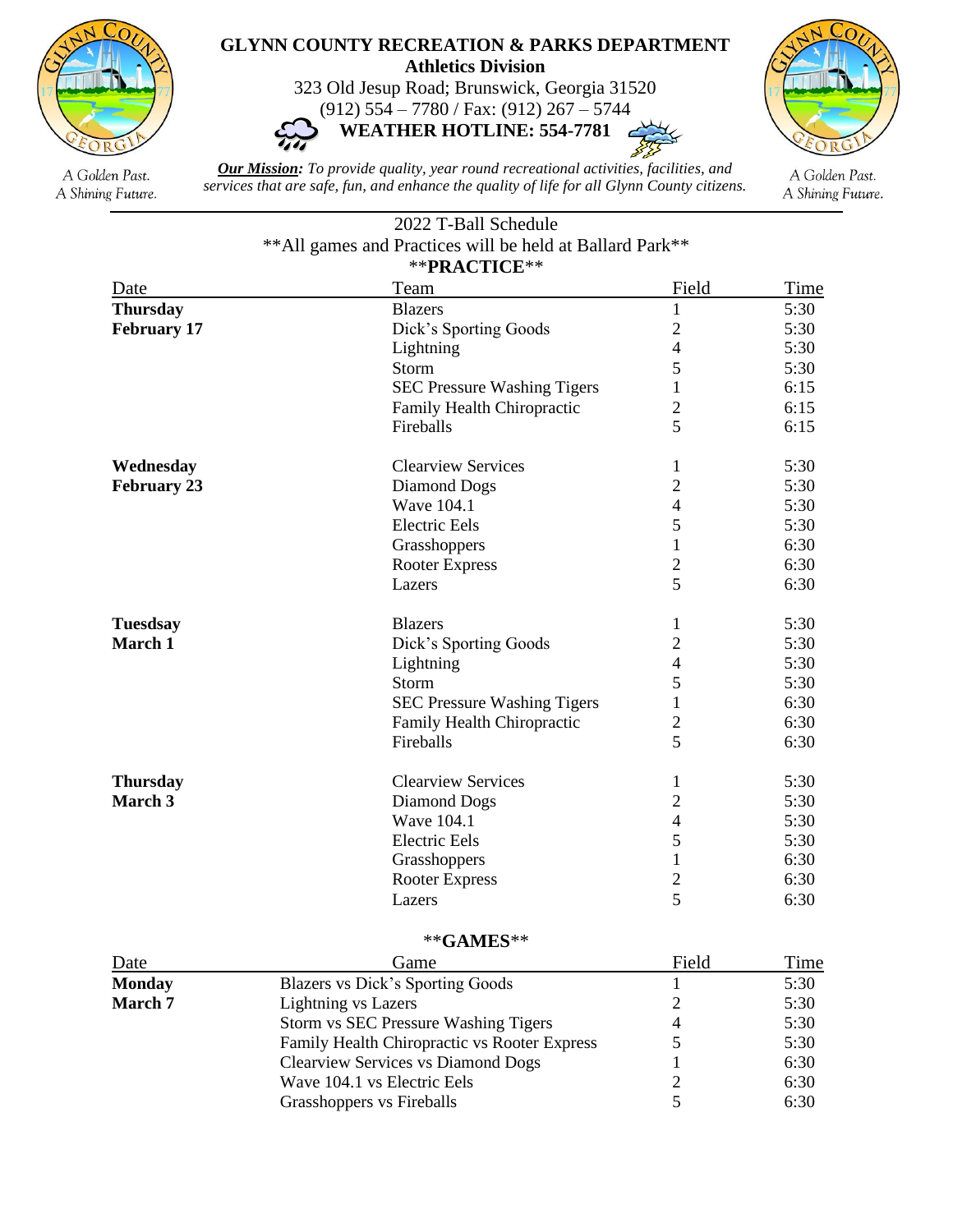| Wednesday       | <b>Storm vs Clearview Services</b>                     | 1                        | 5:30 |
|-----------------|--------------------------------------------------------|--------------------------|------|
| March 9         | Wave 104.1 vs Lightning                                | $\overline{2}$           | 5:30 |
|                 | <b>Lazers vs Fireballs</b>                             | $\overline{4}$           | 5:30 |
|                 | Electric Eels vs SEC Pressure Washing Tigers           | 5                        | 5:30 |
|                 | <b>Blazers vs Family Health Chiropractic</b>           | $\mathbf{1}$             | 6:30 |
|                 | Dick's Sporting Goods vs Grasshoppers                  | $\overline{c}$           | 6:30 |
|                 | Diamond Dogs vs Rooter Express                         | 5                        | 6:30 |
| <b>Tuesday</b>  | Diamond Dogs vs Storm                                  | 1                        | 5:30 |
| March 15        | <b>Lazers</b> vs Blazers                               | $\overline{2}$           | 5:30 |
|                 | Grasshoppers vs Wave 104.1                             | $\overline{4}$           | 5:30 |
|                 | Dick's Sporting Goods vs SEC Pressure Washing Tigers 5 |                          | 5:30 |
|                 | <b>Lightning vs Rooter Express</b>                     | 1                        | 6:30 |
|                 | Family Health Chiropractic vs Electric Eels            | $\mathfrak{2}$           | 6:30 |
|                 | <b>Clearview Services vs Fireballs</b>                 | 5                        | 6:30 |
| <b>Thursday</b> | Clearview Services vs SEC Pressure Washing Tigers      | 1                        | 5:30 |
| March 17        | Wave 104.1 vs Rooter Express                           | $\overline{2}$           | 5:30 |
|                 | <b>Grasshoppers vs Diamond Dogs</b>                    | $\overline{\mathcal{L}}$ | 5:30 |
|                 | <b>Fireballs vs Electric Eels</b>                      | 5                        | 5:30 |
|                 | Family Health Chiropractic vs Lazers                   | $\mathbf 1$              | 6:30 |
|                 | <b>Lightning vs Blazers</b>                            | $\overline{c}$           | 6:30 |
|                 | Storm vs Dick's Sporting Goods                         | 5                        | 6:30 |
| <b>Monday</b>   | Rooter Express vs Fireballs                            | 1                        | 5:30 |
| <b>March 21</b> | Family Health Chiropractic vs Lightning                | $\mathfrak{2}$           | 5:30 |
|                 | <b>Blazers</b> vs Storm                                | $\overline{4}$           | 5:30 |
|                 | Electric Eels vs Diamond Dogs                          | 5                        | 5:30 |
|                 | Clearview Services vs Dick's Sporting Goods            | $\mathbf{1}$             | 6:30 |
|                 | Lazers vs Wave 104.1                                   | $\overline{2}$           | 6:30 |
|                 | Grasshoppers vs SEC Pressure Washing Tigers            | 5                        | 6:30 |
| Wednesday       | Clearview Services vs Wave 104.1                       | $\mathbf{1}$             | 5:30 |
| March 23        | Dick's Sporting Goods vs Diamond Dogs                  | $\mathbf{2}$             | 5:30 |
|                 | <b>Storm vs Fireballs</b>                              | $\overline{4}$           | 5:30 |
|                 | Family Health Chiropractic vs Grasshoppers             | $\mathcal{L}$            | 5:30 |
|                 | <b>Blazers vs SEC Pressure Washing Tigers</b>          | 1                        | 6:30 |
|                 | Lightning vs Electric Eels                             | $\mathbf{2}$             | 6:30 |
|                 | Rooter Express vs Lazers                               | 5                        | 6:30 |
| <b>Tuesday</b>  | Rooter Express vs Blazers                              | 1                        | 5:30 |
| <b>March 29</b> | Dick's Sporting Goods vs Fireballs                     | $\mathbf{2}$             | 5:30 |
|                 | <b>Lightning vs Grasshoppers</b>                       | $\overline{4}$           | 5:30 |
|                 | Family Health Chiropractic vs Clearview Services       | 5                        | 5:30 |
|                 | Diamond Dogs vs SEC Pressure Washing Tigers            | 1                        | 6:30 |
|                 | Storm vs Wave 104.1                                    | $\overline{2}$           | 6:30 |
|                 | Electric Eels vs Lazers                                | 5                        | 6:30 |